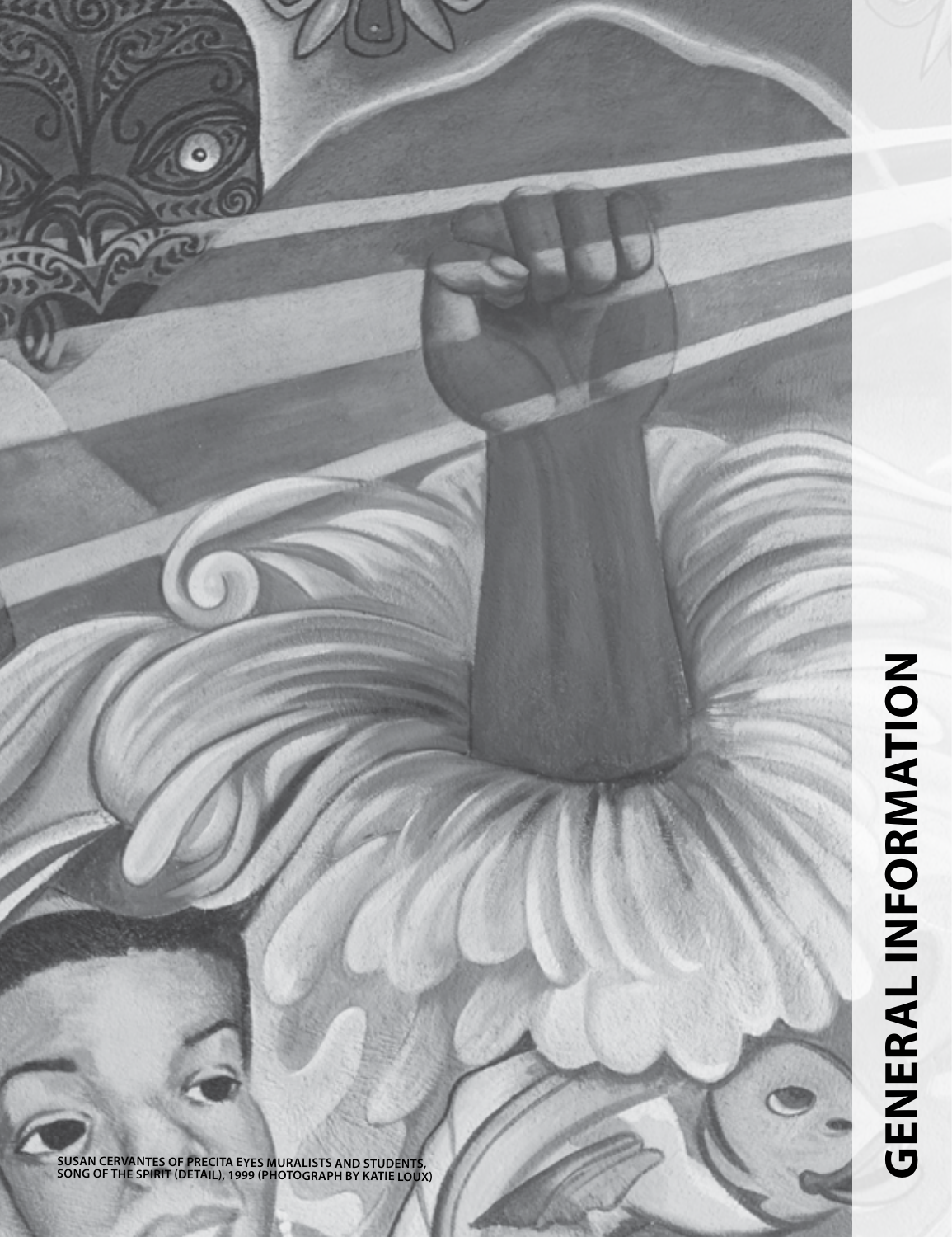# **GENERAL INFORMATION**

# **General Programs Of Study**

# **Career Education Programs**

City College of San Francisco provides Career Education (CE) to meet the needs of students, employers, and the community. CE programs are developed in cooperation with industry, organized labor, professional organizations, subject matter experts, and outside credentialing agencies to assure they are relevant and up-to-date. CE programs consist of specialized occupational training designed to:

- qualify students for entry-level employment
- help students build or upgrade skills in fields in which they have prior experience or training
- prepare students for external certification or credentialing in certain fields

**Credit and Noncredit Programs.** Most CE programs earn college credits (or units) that may be applied toward a college degree; others consist primarily of noncredit courses. For more information about credit or noncredit classes in a specific program, please consult the "Programs and Courses" section of this catalog.

**Program Completion Awards.** CE programs consist of a series of courses designed to prepare students for entry-level employment in a specific field of study. Upon successful completion of the program, students may earn an associate degree (A.S. or A.A.), a credit certificate (Certificate of Achievement or Certificate of Accomplishment), or a noncredit certificate (Certificate of Completion or Certificate of Competency).

**Certificate programs consist primarily of CE courses, and are generally 12 to 30 units.** Associate degree programs require 60 or more units of coursework, including courses required for the major and for General Education.

**Skills Building.** Students who have prior experience or training in a field may enroll in specific CE classes within a program in order to upgrade or build their skills, improve their employability, prepare for an external credential, or advance in their current career.

**Employment.** Although the College cannot promise employment, it uses various means of helping students find positions. Instructors in career and technical fields maintain advisory committees and extensive contacts with employers, and can assist students in making valuable connections with employers. CE programs, in partnership with employers, often have recruitment programs through which students meet employers on campus. Many programs have off-campus work experience or internship opportunities. Additionally, students can access Career Services, including Career Development Counseling and online resources, at www.ccsf.edu/CareerServices.

**Transfer.** A student pursuing career education and transfer to a university should refer to the college catalog to determine which courses are transfer eligible and seek advisement to ensure they have an updated student educational plan on file.

**Work Experience Education.** City College provides a variety of structured work-based and school-based learning experiences through cooperative agreements between the student, the employer, and the instructor in several academic and career and technical courses. Students who fulfill the agreement achieve several job objectives and

earn transferable college units. For more detailed information about work experience and internship classes in a specific program, please consult the "Programs and Courses" section of this catalog. Additional information can be found at *www.ccsf.edu/WorkExperience*.

# **Transfer Program**

Credit earned in City College courses is transferable to universities and colleges, but not on a uniform basis, since the transfer policies of these institutions vary. Students who intend to transfer may satisfy lower division requirements for the professions or the liberal arts, and transfer to baccalaureate degree-granting institutions.

Articulation agreements which list detailed information concerning specific majors and which describe course transferability and applicability between City College of San Francisco and baccalaureate degree institutions are available online at *www.assist.org* and at *www.ccsf.edu/artic*.

# **Specific Programs Of Study**

# **Programs for High School Students**

We offer three types of programs for high school students. All classes are free to high school students residing in California. For more information on any of these programs, please check with your school counselor or email the High School Programs Office at *dualenrollment@ccsf.edu*.

**Supported Dual Enrollment.** In partnership with San Francisco Unified School District, CCSF offers cohorted classes for high school students to pursue common programs of study and receive college credits.

**Concurrent Enrollment.** This program allows high school students to enroll independently in college level courses outside of their regular school program. Students must have 120 high school credits. For more information, please contact hsenroll@ccsf.edu.

**High School Credit Recovery Program.** This program allows students to recover high school credits through CCSF's Transitional Studies Program. Classes are held afterschool, on Saturdays, and in the summer at various CCSF and high school locations.

**High School for Teens -** https://www.ccsf.edu/en/educationalprograms/contract-education/college-for-teens.html

# **CCSF Extension**

**CCSF Extension** is the extended learning program of CCSF, providing education and training for employers and community members. CCSF Extension is fee-based and self-supporting.

# **Organizational Development**

Businesses, government offices, trade unions, and community agencies within San Francisco work with CCSF Extension to create employee retention, training and development programs. Programs are held at the client's work site or at a CCSF center.

# **Community Workshops**

For community members, CCSF Extension offers programming in culture, recreation, personal interest, and life-long education. Workshops are available in a wide variety of areas such as Art, World Languages, and Personal Finance. During the summer, College for Teens offers a summer enrichment program for middle-school and high-school aged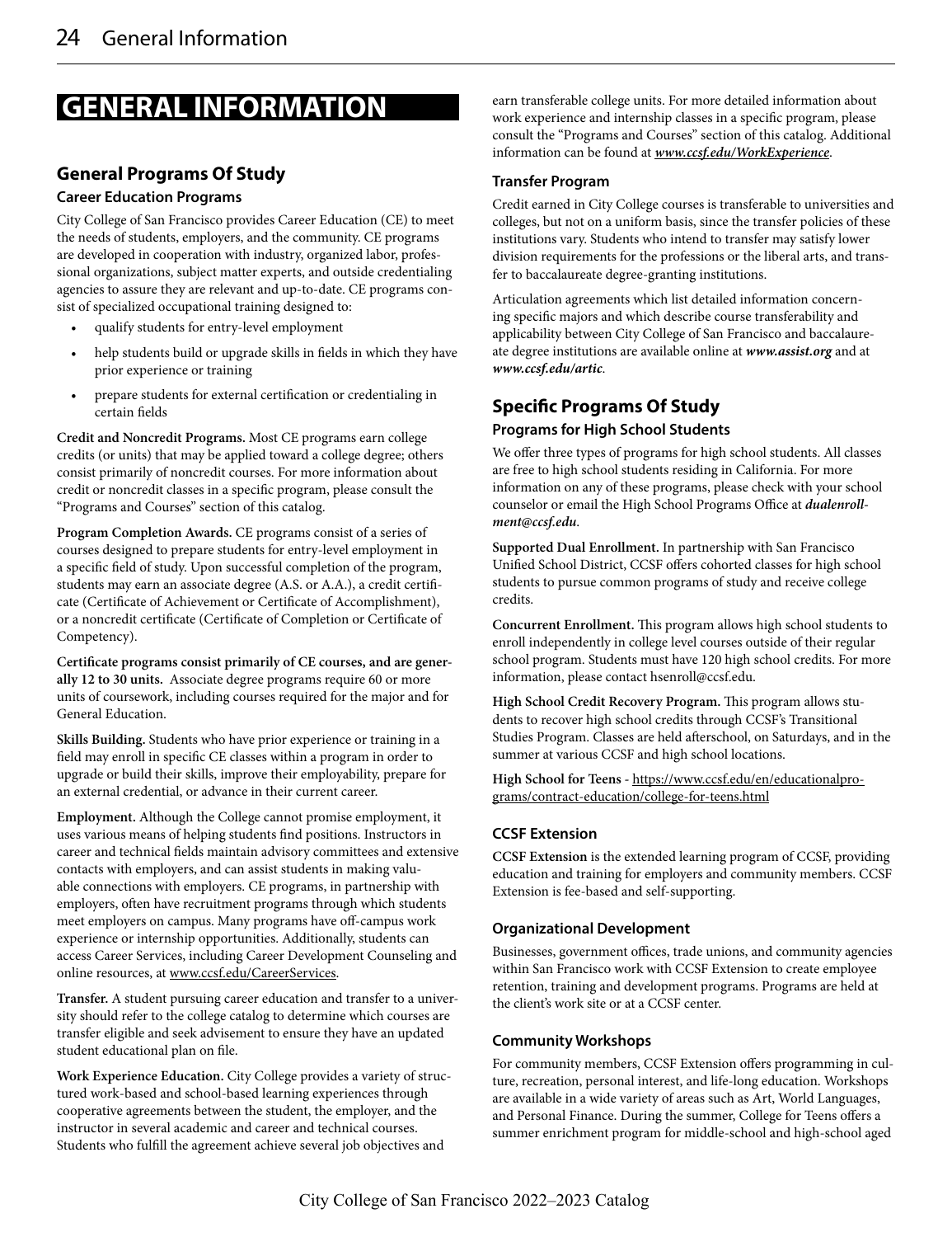youth. Through Co-Enrollment, students can repeat CCSF courses for a nominal fee.

To learn more about CCSF Extension, email ccsf.extension@ccsf.edu or call 415.267.6546

#### **Ethnic Studies and Social Justice Studies**

Through the Ethnic Studies and Social Justice studies departments in the School of Behavioral Sciences, Social Sciences, and Ethnic Studies and Social Justice Studies, the College seeks to promote greater understanding of the cultures, history, contributions, and intersecting identities of ethnic groups in the Americas and globally, the working class, the LGBT communities, and women. The departments are also designed to serve the broad educational needs and interests of the student body and to provide the curricula necessary to satisfy the degree requirements of the various departments of instruction in diversity and social justice.

**Admission.** Enrollment is open to all students. Students may choose to transfer to a four-year institution, complete a major, earn a degree or certificate or complete a particular course or group of courses. In some instances, students may be required to satisfy prerequisites before enrolling.

**Curriculum.** The courses offered by the African American Studies Department (AFAM); Asian Studies Department (ASIA); Asian American Studies Department (ASAM); Interdisciplinary Studies (IDST); Labor and Community Studies Department (LBCS); Latin American and Latino/a Studies Department (LALS); Lesbian, Gay, Bisexual and Transgender Studies Department (LGBT); Philippine Studies Department (PHST) and Women's and Gender Studies Department (WGST) are listed under the above headings/titles in the "Programs and Courses" section of this Catalog and throughout the schedule of classes.

#### **Family Studies - CDEV Department**

Noncredit course topics include infant development, preschool years, school age child, adolescents and their families, child-parent relationship, parents in the business community, state preschool, preschool parent participation, child development centers, and foster parent training. Classes are free and offered in convenient locations in the city. For enrollment information, call (415) 239-3172 or visit the Multi-Use Bldg., MUB 249 on the Ocean Campus. For enrollment information in CCSF Child Development Centers, call (415) 561- 1895. Training for foster parents and kinship care providers and those interested in their issues/concerns is available through a special grant from the California Community College State Chancellor's office. For further information call (415) 239-3172 or visit our website at: *https://www.ccsf.edu/academics/schools/business-fashion-hospitality/ child-development-family-studies-department*.

#### **Honors Program**

The Honors Program offers students an enhanced educational experience along with potential transfer and scholarship benefits.

Honors courses provide students with an enriched curriculum either in:

- specific sections of core transfer courses or
- honors contracts (Students complete an agreement with the faculty member for Honors work in addition to the regular course work.)

**Transfer Benefits of Honors Work.** In either case, the course is designated "Honors" on the student's transcript.

Many universities and colleges recognize the academic achievement represented by Honors courses with preferential transfer tracks, supplemental points in transfer evaluation, scholarships for honors students, etc. Successful completion of honors course work can be a big asset especially in transferring to programs in heavy demand at universities.

CCSF Honors students may also look forward, after transfer, to participation in honors programs in many universities and colleges.

**Eligibility for Honors Courses.** While any CCSF student may take an honors course, to participate fully in the Honors Program and have your work recognized on a certificate, you need to meet ONE of the following criteria:

- College GPA of 3.0 or higher
- SAT score of 1650 (1100 if pre-Spring 2005) or higher, ACT score of 24 or higher
- TOEFL score of 500 (PB+), 61 (IB+), or 173 (CB+)
- Score of 4 or higher on AP classes in high school

To remain in the program, you must maintain a GPA of 3.0 or better. To receive an Honors designation on a certificate, you must complete at least 15 units in Honors. By completing at least 15 units via at least five honors classes you may also be eligible for our Honors Transfer Partnerships, which will give you preferential treatment when applying for a variety of colleges and universities. Most of these partnerships require that you do no more than 9 of your 15 units of honors credits during your last semester at CCSF. Please note that while completing 15 units is an admirable goal, it is not a requirement for membership. The word "Honors" will appear on your transcripts next to all honors classes you complete, even if you do not complete all 15 units.

**UCLA Transfer Alliance Program.** If you are applying for the UCLA Transfer Alliance Program, at least 6 of the 15 required Honors Program units for certification must be completed by the end of the fall semester the academic year before the student wants to begin at UCLA. So for example if a student wants to start at UCLA in the fall of 2011, s/he must complete at least 6 honors units of the required 15 honors units by the end of fall 2010 in order to get TAP certified. The remaining 9 units can be completed in the spring. It should also be noted that in order to be eligible for TAP certification, the student's "UC GPA" must be at least a 3.0. TAP certified students are eligible for priority admissions to the UCLA College of Letters and Science and may be eligible for UCLA honors scholarships. Please visit *http://www.ugeducation.ucla.edu/tap/* for additional details on the UCLA TAP Program.

**Honors Courses Offered.** Check the Time Schedule for the list of courses in honors each semester. Look under "Honors Courses." Honors courses at City College have included the following instructional areas: anthropology, art, Asian American Studies, biology, broadcasting, business, Chinese, economics, English, French, geography, interdisciplinary studies, Japanese, mathematics, music, nutrition, political science, psychology, sociology, Russian, Spanish, speech, and Women's Studies.

The Honors Program instructors will work with all CCSF students on honors projects with some exceptions. Some instructors are so popular with honors students that they cannot work with everyone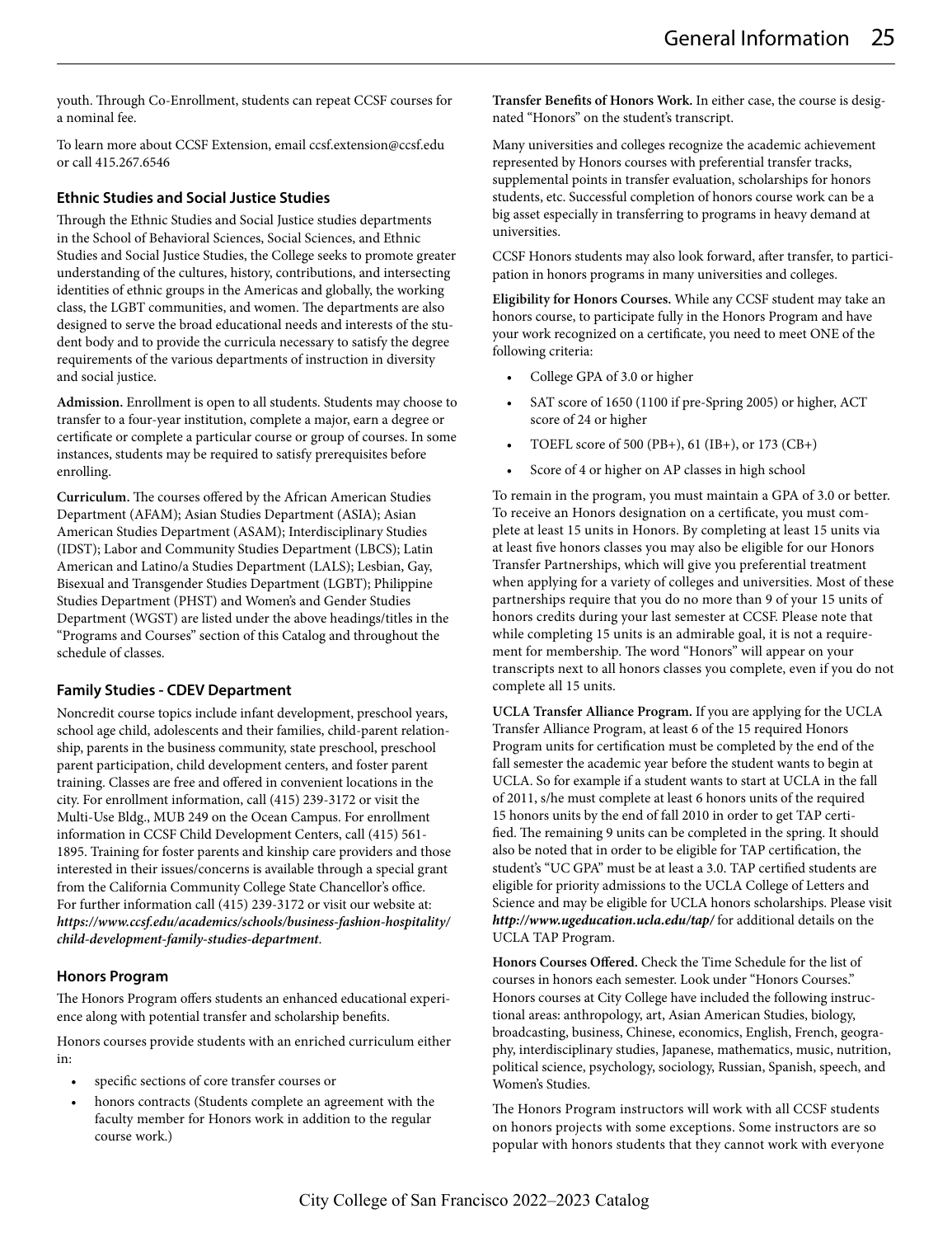that wants to do honors projects with them. They may give students a test and work with only the top scorers. Others may have various other criteria. Some instructors will not work with students on honors projects who have not earned a CCSF GPA of 3.0 or higher (your GPA goes on the honors contract form so that is how they know about it). The best way to find out is to ask them. The CCSF website *(http://www.ccsf.edu/Info/Dir/dir.shtml)* has every instructor's e-mail address and phone number on it so students can ask them.

For questions concerning the Honors Program, please call the Honors Office Cloud Hall 214 at (415) 239-3376 or e-mail *skudsi@ccsf.edu*. Additional information is also featured on our web page: *http://www.ccsf.edu/Departments/Honors*.

## **Intensive English Program for International Students**

City College of San Francisco offers an intensive English program for college-oriented students on F-1 (student) visas. The program is one semester (18 weeks) or nine weeks in length, 20 hours per week, and prepares the student for further academic study and to achieve a higher score on the TOEFL examination. A 4 or 8 week summer program is also available. For additional information, contact the Intensive English Program, City College of San Francisco, 50 Frida Kahlo Way, Box C-208D, San Francisco, CA 94112, USA or call (415) 239-3895 or visit the CCSF website: *www.ccsf.edu/international*. E-mail: *international@ccsf.edu*

# **Interdisciplinary Studies (IDST)**

The Interdisciplinary Studies Department is committed to innovation, diversity, and collaboration. The College provides interdisciplinary instruction through courses in design, sexuality studies, diversity and social justice, middle east studies, pacific island studies, behavioral and social sciences, humanities, and ethnic studies. The courses are listed under "Interdisciplinary Studies" in the "Programs and Courses" section of this catalog.

# **Labor and Community Studies (LBCS)**

Credit and noncredit classes in employment rights, leadership development and power relations in society are offered throughout the year. Classes include organizing for economic and social justice, collective bargaining, shop steward training, working class history, health and safety, environmental justice, social action theater and music. Students can earn an Associate in Science Degree.

#### **Lesbian, Gay, Bisexual, and Transgender Studies (LGBT)**

The LGBT Studies Department at CCSF was the first in the United States and the second in the world. From the 1980's onward, this has been a vibrant program that now offers students an A.A. degree in the field. The courses in LGBT Studies focus on intersecting identities and the ways that race, ethnicity, socio-economics, religion, and other social structures interact with gender identity/gender expression and sexual orientation. The LGBT Studies department has articulation agreements with Napa Valley College's certificate in LGBT Studies as well as San Diego State University's B.A. in LGBT Studies. LGBT Studies aims to promote objective understanding of the complexity of gay, lesbian, bisexual, transgender and queer experiences while serving the broad educational needs of the student body. The department hopes to increase social and cultural awareness and competency particularly to students going into healthcare and/or educational settings.

#### **Noncredit Programs, Services, and Resources**

Students enrolled in noncredit courses have access to a variety of services which are designed to help each student attain educational and career objectives. There are counseling services for students seeking postsecondary and/or continuing education as well as vocational training. Counseling services reinforce the overall goals and objectives of the College. Adults seeking assistance and guidance are helped to become financially, educationally, and personally self sufficient.

City College offers the GED tests in English and Spanish. Special editions are available for the legally blind. Modifications and special accommodations for students with disabilities can be made by prior arrangement and approval of the State GED Administrator only after providing supporting documents.

HiSet testing is also available The HiSet Test is the new alternative test to the GED. The HiSet diploma/certificate is also accepted by employers and accredited colleges in all 50 of the United States.

Students and members of the public who wish prepare for the exams should enroll in Transitional Studies GED/HiSet preparation courses offered at several CCSF locations. The City College of San Francisco GED Testing Center is located at the Mission Center, 1125 Valencia St. Rm 110 San Francisco, CA 94110, (415) 561-1824 GED Testing Computer Lab: Room 105.

**Older Adults Classes.** OLAD offers lifelong education providing opportunities for personal growth and creativity. Designed for ages 55 and over, courses are taught at more than 30 different locations in San Francisco. The no-fee classes are available in a variety of subject areas including art, stitchery, music, health and physical well-being, body dynamics and aging, principals of balance, theater, computers and more. Students may enroll on site at class locations at any time during the semester.

**Transitional Studies.** The Transitional Studies Department offers noncredit classes that are free of charge, offered at various locations during the day, evenings and Saturdays. Courses include a wide variety of High School subjects, GED/HiSet preparation and Adult Basic Education in reading, writing, mathematics and study skills. In the Transitional Studies Department, students may earn CCSF HS Diploma, transfer high school credits to other schools, study to pass the GED or HiSet, and improve academic skills. Student goals may be to prepare for academic college credit courses, vocational training programs, the workplace, and life enrichment. Courses may be small or large group instruction, individualized, and may include computer assisted instruction and field trips. Programs include opportunities for individual tutoring and lab courses to which students may enroll at any time during the semester. Telephone: 920-6042 website: www.ccsf. edu/trst

# **Philippine Studies (PHST)**

The Philippine Studies Department at CCSF is the only department of its kind in the United States. Established in 1970 in response to student and community demand, the Philippine Studies Department was one of the first two Ethnic Studies departments created at the college. Courses in Philippine Studies create opportunities for students to critically understand and analyze the political, historical, ethnic, cultural, and social complexities of the Philippines, as well as the nuanced experiences of Filipina/x/os in the diaspora, to prepare students to be responsible global citizens. Our students examine the intersections of race, ethnicity, labor, faith, politics, gender and sexual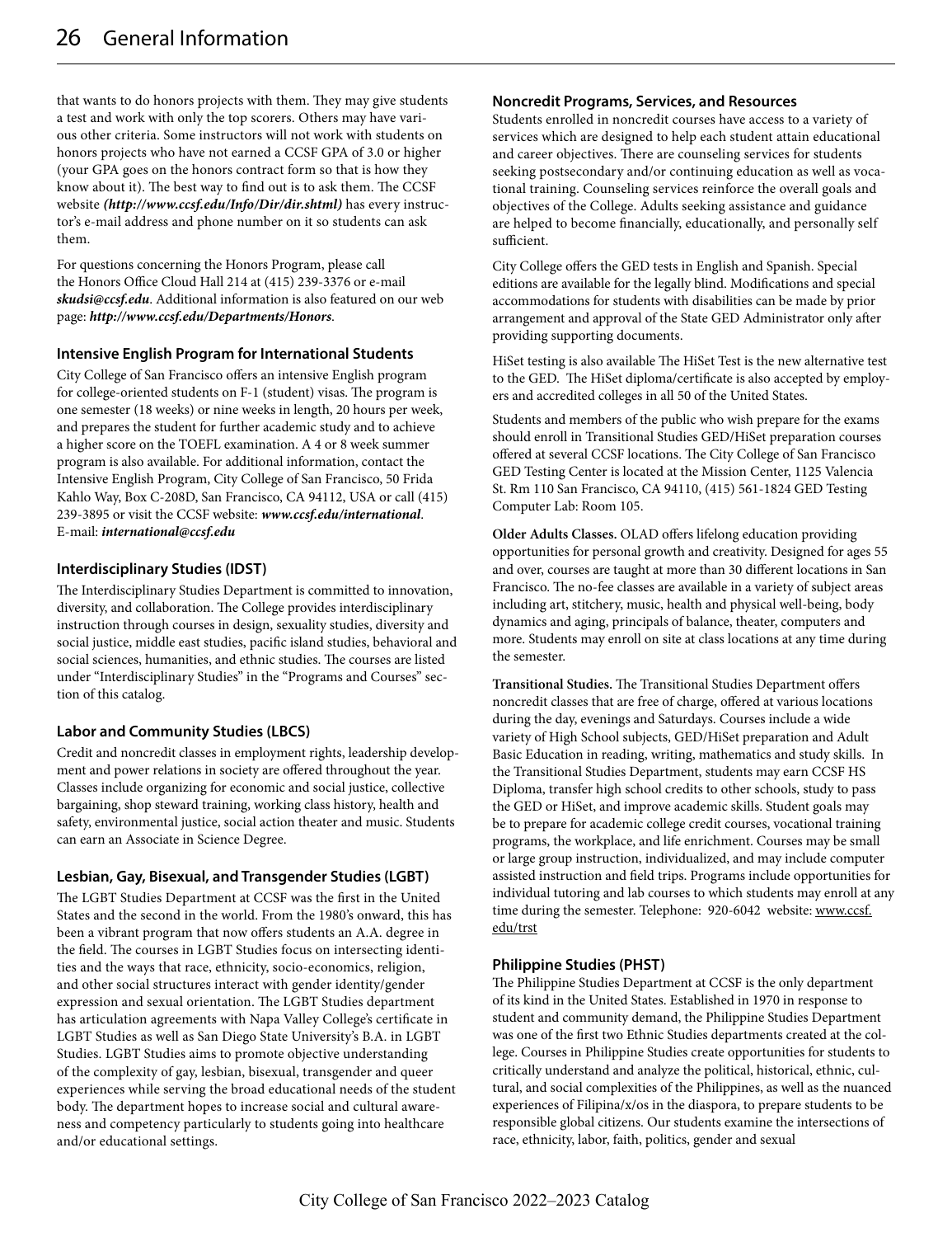orientation, language, mental health, socioeconomics, and migration in each of the courses we offer. The department offers the only A.A. degree in Philippine Studies in the United States, as well as a Certificate of Achievement in Philippine Studies, and a Certificate of Accomplishment in Filipino (language).

#### **Online Learning**

Online classes provide students with the opportunity to learn in an environment that is physically remote from their instructors and classmates, making it easier to balance higher education goals with other responsibilities. Some online classes require students to come to a CCSF campus for orientations, weekly or monthly mandatory meetings, and exams. Online classes may require textbooks, assignments, exams, and frequent interaction between students and instructors. Many online classes meet local (CCSF) associate degree, transfer associate degree, certificate, and CSU/UC transfer requirements. Students may choose to combine online learning with on-campus classes or take an entire course load online. Online classes are as demanding as lecture classes. Students must be self-motivated, possess effective study skills, and be able to work independently. Some online classes require program downloads as well as minimum hardware and software requirements. CCSF uses the learning management system called Canvas (https://ccsf.instructure.com) for all its online classes and Zoom as a web-conferencing tool. We strongly encourage online students to have basic experience with the Internet and we require that they have regular access to a web-enabled device. Some technology tools are only accessible with a laptop or desktop. Some courses may require students to use a webcam in order to meet the student learning outcomes, both during class and for required assignments. Some coursework may need to be recorded and submitted on video. (Students without such devices may use computers on campus in designated CCSF labs.) Registration for online classes is the same as for in-person classes. Information on course offerings is listed in the online Class Schedule. Visit https://www.ccsf.edu/academics/online-learning for information about what to expect in an online class and guidelines for successful online learning.

# **Women's and Gender Studies**

In Spring 1971, City College of San Francisco offered its first course directed specifically to women's interests and educational objectives, Interdisciplinary Studies 20, Women in the Modern World. Its success led to the institution of the Women's and Gender Studies program, one of the first in the nation. Today, more than thirty courses are taught in various disciplines, focusing on the complex roles of women in society. The department houses Project SURVIVE, a sexual health education program that works to end sexual assault, intimate partner violence, and structural violence. Women's and Gender Studies courses are open to all students. Please see "Women's and Gender Studies" in the "Announcement of Programs and Courses" section of this catalog for details.

# **Other Areas Of Interest**

# **Fitness Center**

Fitness Center provides a full-body workout equipped with Life Fitness strength machines and cardio machines, including programmable treadmills, elliptical trainers, and bikes. The Fitness Center staff are CCSF instructors in the Physical Education and Dance Department, with a range of experience including strength, sports, dance, pilates,

yoga, aerobic fitness, and rehabilitation techniques. Students must enroll in PE 200B/C in order to use the Fitness Center.

## **Intercollegiate Athletics**

Intercollegiate athletics are offered for men and women. College teams compete in the Coast Conference and with teams from other California Community Colleges. Intercollegiate sports include baseball, basketball, football, soccer, swimming, tennis, badminton, volleyball and water polo.

# **Intercollegiate Speech and Debate Team**

CCSF's Speech & Debate (Forensics) team is a unique program on campus where students develop their personal and political voices. Through creative and argumentative development students apply critical thinking and performance skills to contemporary social issues, and then test those skills against other students in inter-collegiate competition. CCSF is a nationally ranked forensics team, competing in 3 formats of debate and 11 public speaking and interpretation events. For more information, contact Alexis Litzky or Nathan Steele by calling 415-452-7126 or emailing forensics@ccsf.edu. Enroll in CMST 38 to prepare for competition.

# **Lost and Found Articles**

Persons who find lost articles are requested to bring them to the college Police Department: for Ocean Campus, Cloud Hall, Rm 119, for center locations, items can be turned in to the site officer. Persons wishing to claim requested articles should contact college Police Department or on-site officer. Due to the limited storage space, unclaimed items are purged periodically.

# **Ocean Campus Boundaries**

The City College of San Francisco Ocean Campus is bounded on the north by Judson Avenue and Havelock Street; on the east by U.S. Interstate 280; on the south by Ocean Avenue; and on the west by Frida Kahlo Way.

# **Performing Arts**

Performances given by students enrolled in courses in music, dance, and theatre arts contribute much to the enrichment of campus life.

The Music Department schedules both professional and student recital series each semester, presenting an average of two concerts weekly. Audiences from the College as well as the community-at-large are invited to attend without charge.

Frequent campus and community programs are also offered by the College dance classes. Dancers of all degrees of ability may study and perform a variety of dance styles, including classical, modern, jazz, folk, ethnic, social, tap, and square dancing.

The Theatre Arts Department offers several major productions each year in the Diego Rivera College Theatre. Participation is open to all students regardless of experience and background. In addition, smaller dramatic productions are developed each semester that may include dinner theatre, club sponsored productions and use of the Venue 222. Occasionally, all three performing arts areas cooperate to produce a major production.

# **Student Housing**

The College does not provide residences for students. Individuals may post advertisements on campus in accordance with the District Posting